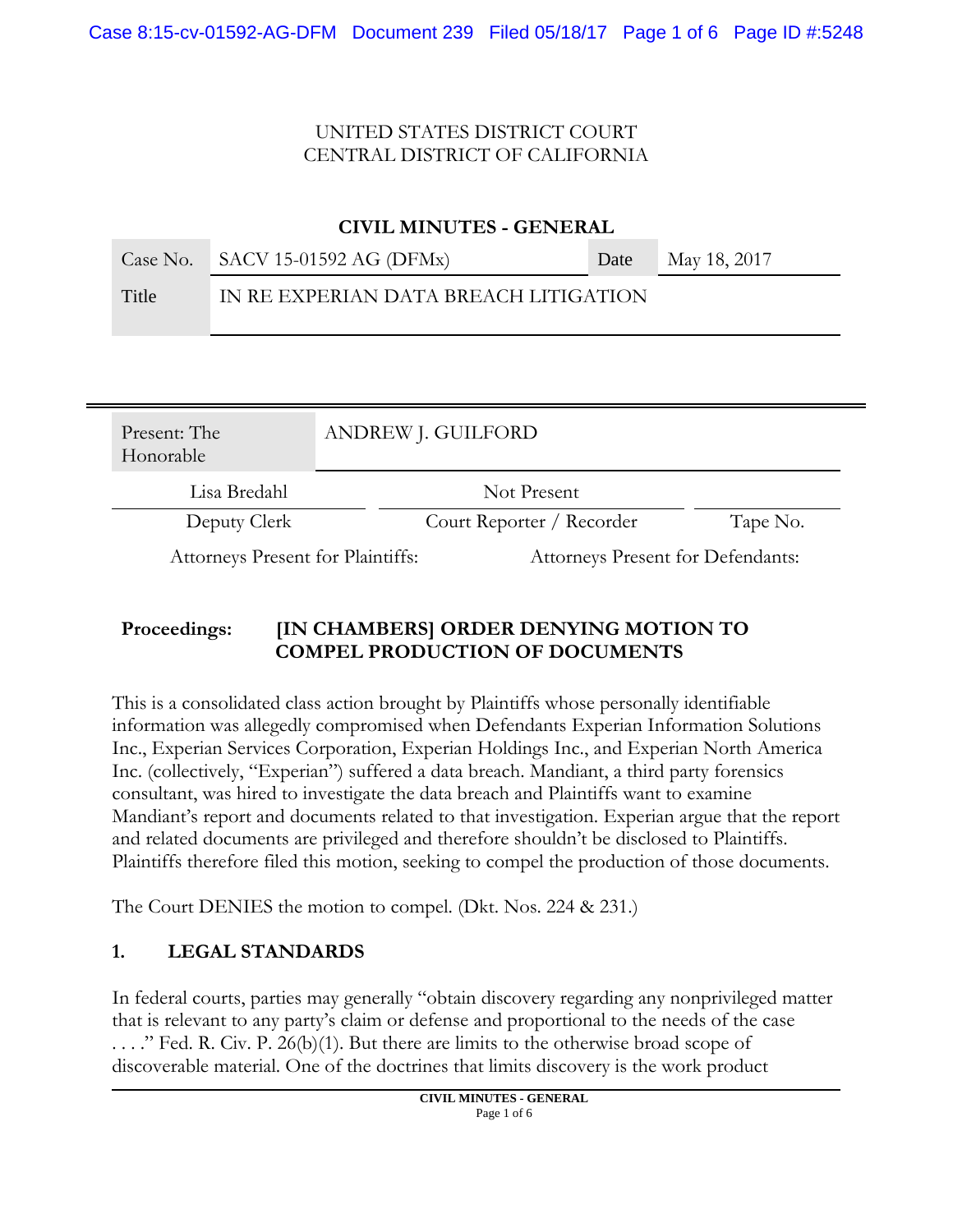#### **CIVIL MINUTES - GENERAL**

|       | Case No. SACV 15-01592 AG (DFMx)      | Date | May 18, 2017 |
|-------|---------------------------------------|------|--------------|
| Title | IN RE EXPERIAN DATA BREACH LITIGATION |      |              |

doctrine.

The work product doctrine is "a qualified privilege for certain materials prepared by an attorney acting for his client in anticipation of litigation." *United States v. Nobles*, 422 U.S. 225, 237–38 (1975) (internal quotations omitted); *see* Fed. R. Civ. P. 26(b)(3)(A). The doctrine extends to "documents created by investigators working for attorneys, provided the documents were created in anticipation of litigation." *In re Grand Jury Subpoena (Mark Torf/Torf Envtl. Mgmt.)*, 357 F.3d 900, 907 (9th Cir. 2004) (citing *United States v. Nobles*, 422 U.S. 225, 239 (1975)).

The Ninth Circuit has held that documents must have two characteristics to be protected under this doctrine: "(1) they must be prepared in anticipation of litigation or for trial, and (2) they must be prepared by or for another party or by or for that other party's representative." *Id.* (internal quotations omitted). And in this circuit, a "because-of" test is used to determine whether a document was prepared in anticipation of litigation, which means that a document doesn't need to be prepared *exclusively* for use in litigation. *Id.* at 907–08. "The 'because of' standard does not consider whether litigation was a primary or secondary motive behind the creation of a document." *Id.* at 908. "Rather, it considers the totality of the circumstances and affords protection when it can fairly be said that the document was created because of anticipated litigation, and would not have been created in substantially similar form but for the prospect of that litigation." *Id.* (internal quotations omitted).

But "[t]he privilege derived from the work-product doctrine is not absolute." *United States v. Nobles*, 422 U.S. 225, 239 (1975). So, "[l]ike other qualified privileges, it may be waived." *Id.*  And documents protected by this doctrine may still be discovered if "they are otherwise discoverable under Rule  $26(b)(1)$ " and if "the party shows that it has substantial need for the materials to prepare its case and cannot, without undue hardship, obtain their substantial equivalent by other means." Fed. R. Civ. P.  $26(b)(3)(A)(i)$ –(ii). If a court does order discovery of materials that fall within that exception, the court "must protect against disclosure of the mental impressions, conclusions, opinions, or legal theories of a party's attorney or other representative concerning the litigation." Fed. R. Civ. P.  $26(b)(3)(B)$ .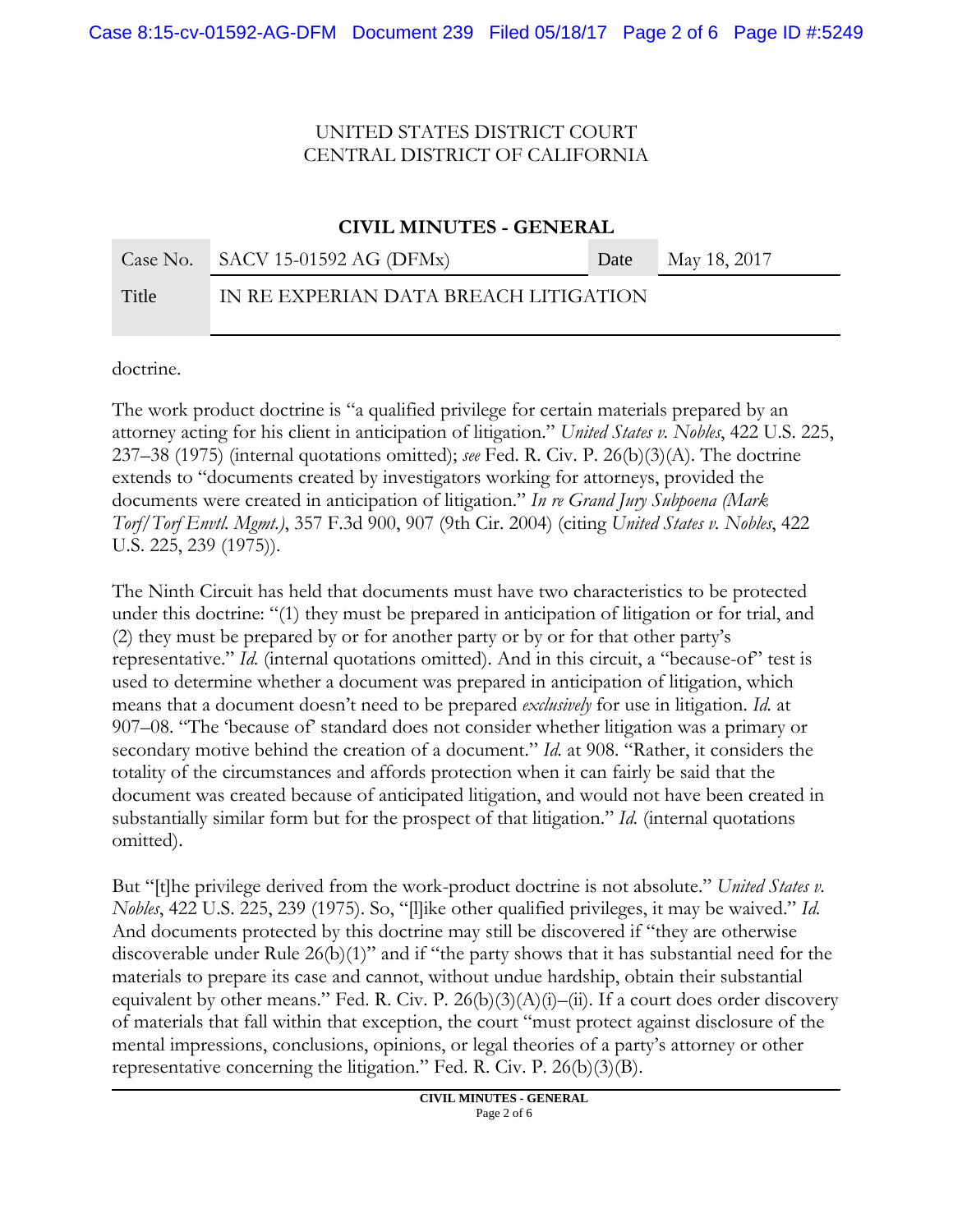#### **CIVIL MINUTES - GENERAL**

|       | Case No. $SACV$ 15-01592 AG (DFMx)    | Date | May 18, 2017 |
|-------|---------------------------------------|------|--------------|
| Title | IN RE EXPERIAN DATA BREACH LITIGATION |      |              |

#### **2. ANALYSIS**

As a preliminary point, the Court has appropriately considered the parties' evidentiary objections and responses to those objections in this analysis, and relies only on admissible evidence.

Some background is helpful for this analysis. In September 2015, Experian learned that one of its systems was breached by an unauthorized third party. Experian immediately retained Jones Day, its outside litigation counsel, for legal advice regarding the attack. Jones Day then hired Mandiant to conduct an expert report analysis of the attack. And according to Experian, the only purpose of that report is to help Jones Day provide legal advice to Experian regarding the attack.

On October 1, 2015, Experian announced its data breach. One day later, the first complaint was filed alleging claims related to the data breach. That complaint was then consolidated with over forty other consumer complaints, which created the pending litigation. Mandiant finished its report by the end of October 2015 and gave it to Jones Day. Then Jones Day gave the report to Experian's in-house counsel. The report has several components and includes an individual sub-report for each server image that Mandiant investigated. Jones Day and Experian's in-house counsel have used and continue to use the report to develop their legal strategy.

Plaintiffs now ask the Court to compel Experian to produce Mandiant's report and related documents. Alternatively, Plaintiffs ask the Court to review, *in camera*, all documents listed on Experian's Privilege Log to determine whether or not the documents should be produced. Experian argues that the report shouldn't be disclosed because it's protected under the work product doctrine and the attorney client privilege. Since the Court finds that the report is protected under the work product doctrine, the Court will not address whether the report is also protected by the attorney client privilege.

Plaintiffs' main argument as to why the report isn't work product is that Experian had independent business duties to investigate any data breaches and it hired Mandiant to do

> **CIVIL MINUTES - GENERAL** Page 3 of 6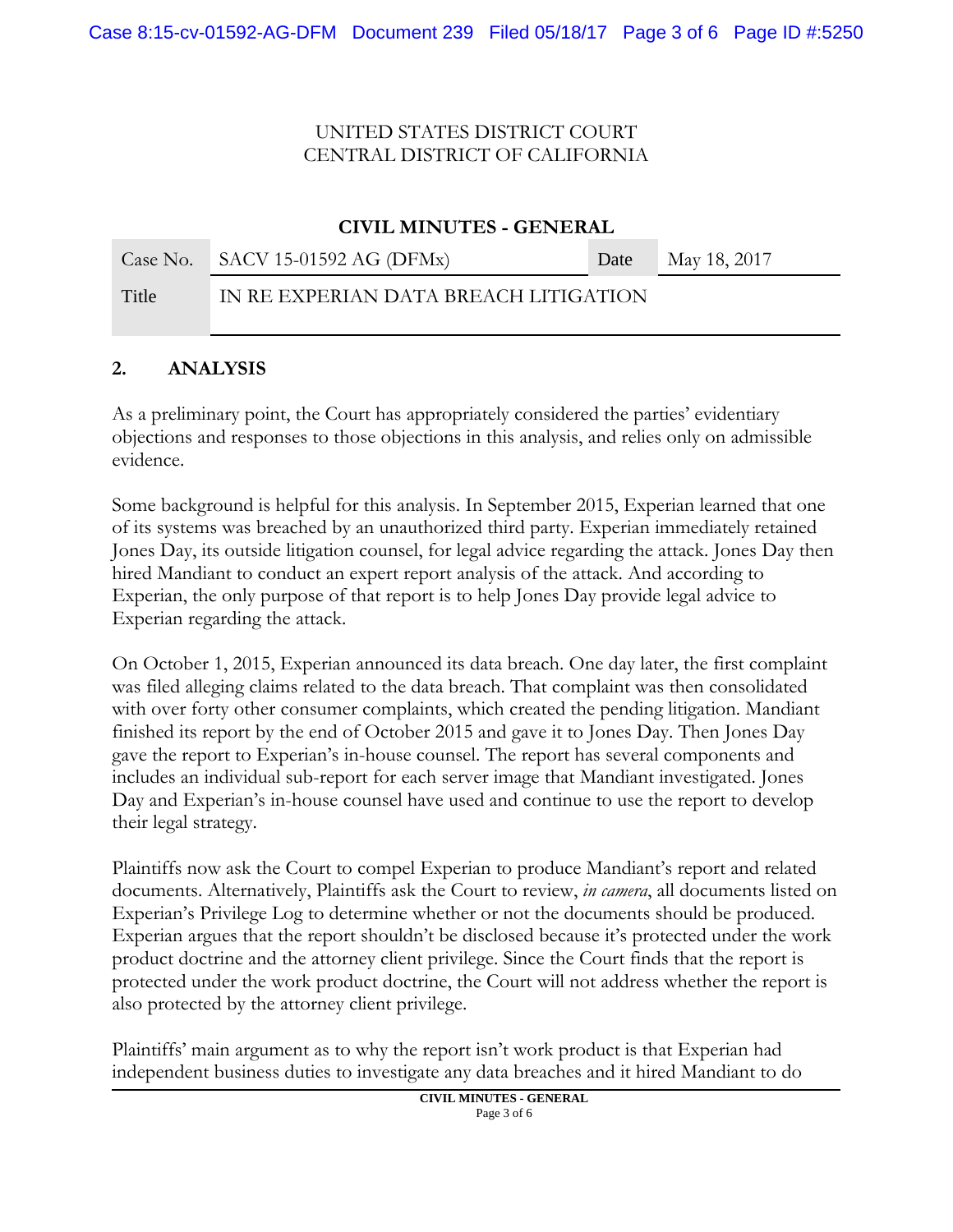#### **CIVIL MINUTES - GENERAL**

|       | Case No. $SACV$ 15-01592 AG (DFMx)    | <b>Date</b> May 18, 2017 |
|-------|---------------------------------------|--------------------------|
| Title | IN RE EXPERIAN DATA BREACH LITIGATION |                          |

exactly that after realizing that its own experts lacked sufficient resources. Experian indeed had duties under the law to investigate data breaches and under its contract T-Mobile, Experian had the duty to remedy, investigate, and remediate any data breach. But the record before the Court makes it clear that Mandiant conducted the investigation and prepared its report for Jones Day in anticipation of litigation, even if that wasn't Mandiant's only purpose.

As already stated, this circuit uses the "because of" standard in such situations. When determining whether documents were prepared by consultants "because of" litigation, courts weigh "factors such as the timing of retention of the non-testifying expert in relation to the litigation at issue and the existence of evidence including supporting affidavits and engagement letters." *U.S. Inspection Servs., Inc. v. NL Engineered Sols., LLC*, 268 F.R.D. 614, 619 (N.D. Cal. 2010). Here, Mandiant was hired by Jones Day to assist Jones Day in providing legal advice in anticipation of litigation. This is supported by declarations as well as the fact that Mandiant's full report wasn't given to Experian's Incident Response Team. If the report was more relevant to Experian's internal investigation or remediation efforts, as opposed to being relevant to defense of this litigation, then the full report would have been given to that team. The evidence here establish that Jones Day instructed Mandiant to do the investigation and, but for the anticipated litigation, the report wouldn't have been prepared in substantially the same form or with the same content.

Plaintiffs argue that since Mandiant had previously worked for Experian, that's proof that Mandiant was just again doing work in the course of ordinary business for Experian when it created the report. But that argument isn't convincing in part because Mandiant's previous work for Experian was separate from the work it did for Experian regarding this particular data breach. *See, e.g.*, *In re: Bard Ivc Filters Prod. Liab. Litig.*, No. 2641, 2016 WL 537587 (D. Ariz. Feb. 11, 2016) (holding that an expert retained by a company's in-house counsel at that counsel's direction had created privileged documents, even though the expert had previously worked for the company as a consultant because the two assignments were separate.). At oral arguments, Plaintiffs stated that Mandiant conducted a very similar analysis of Experian's system in 2013 and that any negligence found in 2013 directly relates to the 2015 breach. To be clear, the Court is *not* concluding that Mandiant's 2013 report is privileged. The Court also is not concluding that any work done by Experian or Mandiant regarding the breach *before*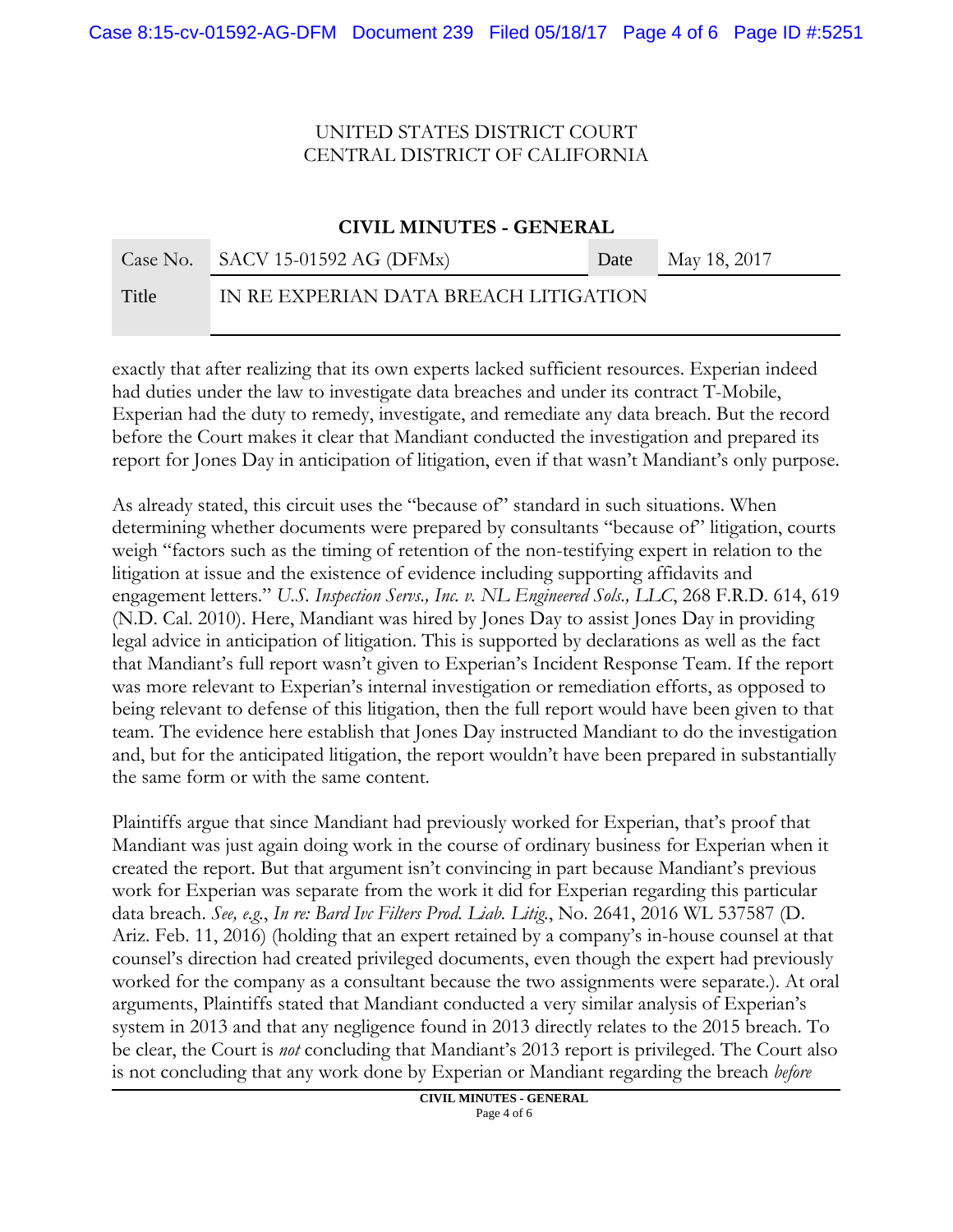# **CIVIL MINUTES - GENERAL** Case No. SACV 15-01592 AG (DFMx) Date May 18, 2017 Title IN RE EXPERIAN DATA BREACH LITIGATION

Jones Day was hired is privileged.

The next inquiry is whether there's an exception to the doctrine in this situation. Plaintiffs' expert concludes in a declaration that Mandiant must have had access to Experian's live servers to do its analysis and since its impossible to go back in time and access those live servers at the moment they were inspected, there's a substantial hardship exception. (Strebe Decl., Dkt. No. 231-2.) Those conclusions are based on the expert's opinion and observations of Mandiant's previous data breach reports, which were performed primarily on live, operational networks. (*Id. ¶* 32.) But the evidence submitted by Experian shows that Mandiant didn't have access to any of Experian's live systems, networks, or servers when it was investigating to prepare this particular report. (McCloon Decl., Dkt. No. 233-8 | 13.) Mandiant apparently only observed server images to create its report. And Plaintiffs can, through discovery, get those same exact server images and hire their own expert to perform the work Mandiant did. A showing of expense or inconvenience to Plaintiffs in hiring an expert to perform the same analysis isn't sufficient to overcome the protection of the work product doctrine. *See Fletcher v. Union Pac. R.R. Co.*, 194 F.R.D. 666, 671 (S.D. Cal. 2000).

The final issue to be addressed is whether the protection of the work product doctrine over Mandiant's report was waived by Experian. Parties may disclose documents without waiving work product protection if that disclosure is consistent with maintaining the secrecy against opponents. *See United States v. AT&T Co.*, 642 F.2d 1285, 1299 (9th Cir. 1980). The disclosure here was very limited and closely controlled by Jones Day and Experian's in-house legal department. The report wasn't given to Experian's Incident Response Team or to the personnel working on remediation of the systems involved in the attack. Further, just before Jones Day retained Mandiant, Experian and T-Mobile, its client, entered into a joint defense agreement ("JDA") because they recognized the risk of litigation arising from the breach. And Experian's counsel gave T-Mobile's counsel the report under the JDA, in redacted form. The disclosure here doesn't amount to a waiver of the work product doctrine.

#### **3. DISPOSITION**

The Court DENIES the motion to compel. (Dkt. Nos. 224 & 231.)

**CIVIL MINUTES - GENERAL** Page 5 of 6